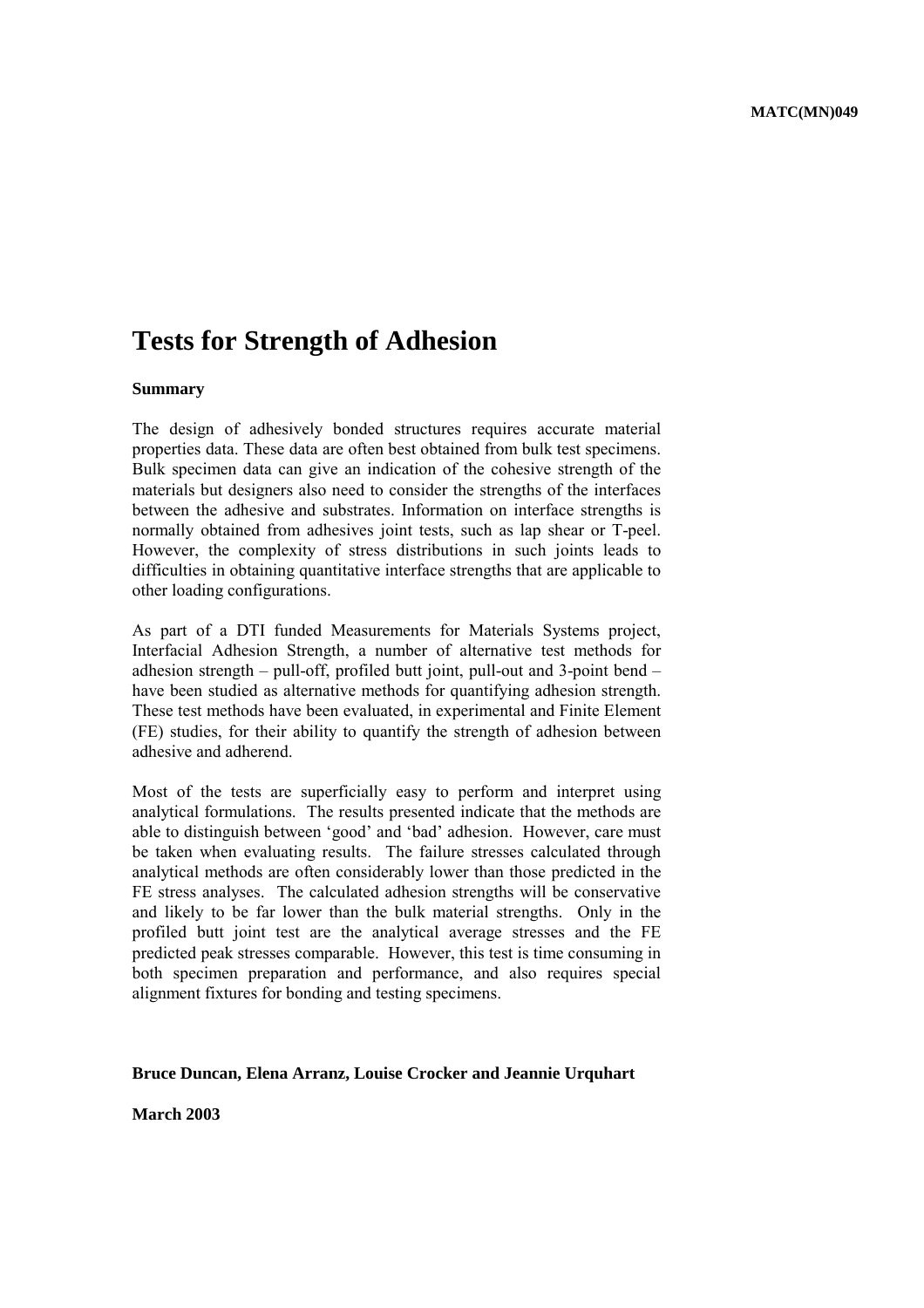# **Introduction**

The design of adhesively bonded structures requires accurate material properties data. These data are often best obtained from bulk test specimens [1]. Bulk specimen data can give an indication of the cohesive strength of the adhesive but designers also need to consider the strengths of the interfaces between the adhesive and substrates. Information on interface strengths is normally obtained from adhesives joint tests, such as lap shear. However, the complexity of stress distributions in such joints leads to difficulties in obtaining quantitative interface strengths that are applicable to other loading configurations. In many of these joint tests, observed failure modes tend to be mixed  $-$  both interfacial and cohesive  $$ and it can be difficult to detect the point of first failure.

A review of available test methods for coatings and adhesives [2] found a large number of techniques that are used for characterising adhesion. Many of these are qualitative, assessing adhesion from the appearance of the fracture surface. Some types of joint test such as the tensile butt joint or thick adherend shear can provide good quality engineering data on adhesives but the stress concentrations near the joint ends make interpretation of local failure stress and strain values a problem.

# **Adhesives**

Two structural epoxy adhesives formulated for the automotive industry were used in these studies:

- Adhesive A a single-part, heat cured toughened epoxy with high impact resistance. Bulk tensile strength is approximately 58 MPa and bulk shear strength is approximately 31 MPa.
- Adhesive B a two part toughened epoxy that is formulated to be tolerant of oiled surfaces. 5027 cures at room temperature but is formulated to undergo a high temperature post cure, which is claimed to improve the adhesion strength. Bulk tensile strength is approximately 22 MPa and bulk shear strength is approximately 13 MPa.

### **Tensile Pull-Off and Butt Joint Tests**

The pull off test is used widely to test the adhesion of coatings to substrates and is also used to assess adhesives. This test is attractive as it is quick and simple to perform, requires low cost equipment and produces a quantified measure of the adhesive strength from the maximum force applied to the sample.



**Figure 1: Pull-Off Test** 

The main features of the test are shown in Figure 1, the coating indicated could be a surface oxide layer on a metal adherend. An aluminium test specimen is shown in Figure 2. It is critical in using the test that failure does not occur at the interface between the aluminium stub and the adhesive. The sample shown in Figure 2 failed cohesively in the adhesive indicating that the adhesion strength exceeded the cohesive strength of the adhesive. The grit blasted and solvent cleaned surfaces of the aluminium stub provide a good surface for bonding and the high rigidity of the pull stub relative to the thinner adherend biases the failure away from the stub.



**Figure 2: Pull-Off Specimen** 

The pull-off test was used to assess the strength of bonding to a number of surfaces and the results shown in Table 1 indicate a reasonable degree of repeatability amongst the measurements.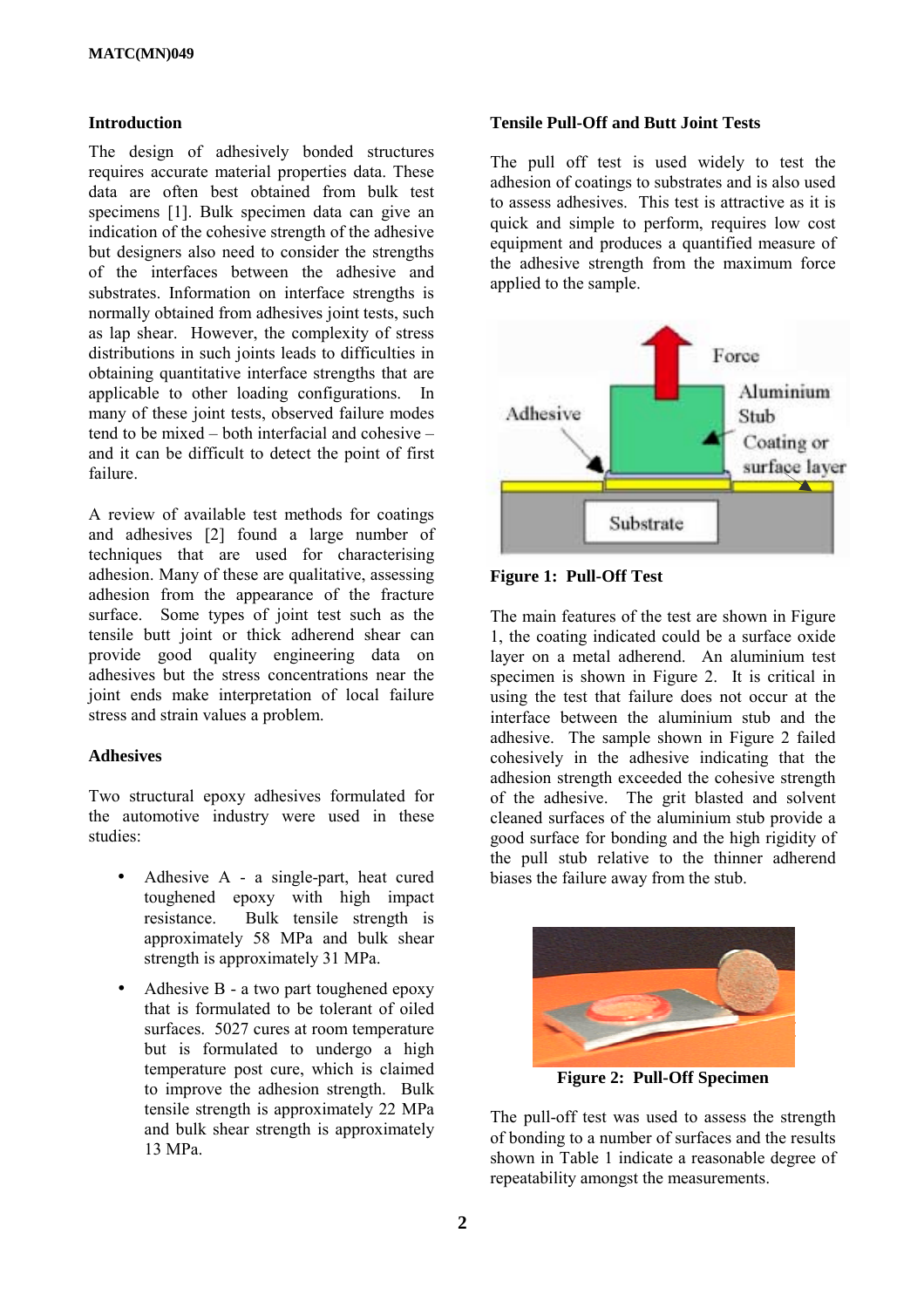| <b>Surface and Treatment</b>           | <b>Pull-Off Strength (MPa)</b> |
|----------------------------------------|--------------------------------|
| <b>Adhesive A and Aluminium</b>        |                                |
| no treatment                           | $10.7 \pm 0.8$                 |
| light clean                            | $13.0 \pm 0.5$                 |
| light clean $+$ anodise                | $14.0 \pm 0.5$                 |
| full clean                             | $14.8 \pm 0.4$                 |
| full clean $+$ anodise                 | $14.3 \pm 0.7$                 |
| full clean $+$ over anodise            | $13.3 \pm 1.3$                 |
| <b>Adhesive B and Galvanised Steel</b> |                                |
| no treatment                           | $13.8 \pm 0.9$                 |
| light oil                              | $5.0 \pm 0.9$                  |
| heavy oil                              | $3.4 \pm 1.1$                  |

**Table 1: Pull-Off Test Results**

The results show reasonable distinction between good and bad surfaces for bonding. In the case of good surfaces the failure tended to be cohesive in the adhesive with much greater levels of adhesion failure seen with the poorer surfaces. At no time was failure observed at the interface between the pull stub and the adhesive.

It is interesting to note that, in this test, the ultimate failure strengths of the two Adhesives A and B appear similar, around 14 MPa. However, bulk specimen tests indicate tensile strengths of approximately 58 MPa and 22 MPa, respectively. These results suggest that the pull-off test produces substantial stress concentrations within the adhesive layer. As Figure 2 indicates, there is substantial deformation of the adherend sample in the test that would lead to high cleavage stresses. The simplicity of the test and specimen preparation means that there is little control over alignment of the specimen.

The more tightly controlled tensile butt joint produced strength values that were much closer to the bulk strengths of each of the adhesives. The alignment of the butt joint specimen is closely controlled during manufacture using a precision manufactured assembly jig, Figure 3. Prior to testing the load train of the test machine is carefully adjusted using an alignment fixture and a dummy test specimen until all bending forces are eliminated. The sample is then clamped in rigid collets to prevent slippage.

This test arrangement, although time consuming for sample preparation and testing, produces very reliable results. The method was used to evaluate models for plastic yield functions of adhesives under high hydrostatic stress levels, generated in the adhesive layer. FE predictions showed a stress concentration near the outer rim of the adhesive layer, even when the edges were profiled. The size of the stress concentration peak varied with the materials model chosen. This made it difficult to use the test to evaluate failure criteria. Some more extensive profiling options were investigated with FEA. The most promising profile was when the butted adherend ends were interlocking concave and convex hemispheres with 50 mm radii of curvature  $$ producing a bowl shaped adhesive layer.



**Figure 3: Butt Joint Sample and Test Alignment**

Figure 4 shows tensile stress distributions in the profiled butt joint specimen. It is noticeable that the region of highest stress extends from the centre of the specimen over the majority of the adhesive layer. Stress values near the rim are lower. The highest stress predicted is only a few percent greater than the average stress (calculated from the force divided by the bonded area). The modified butt joint test specimen appears to offer a method for determining reliable values for stress at failure from measured loads.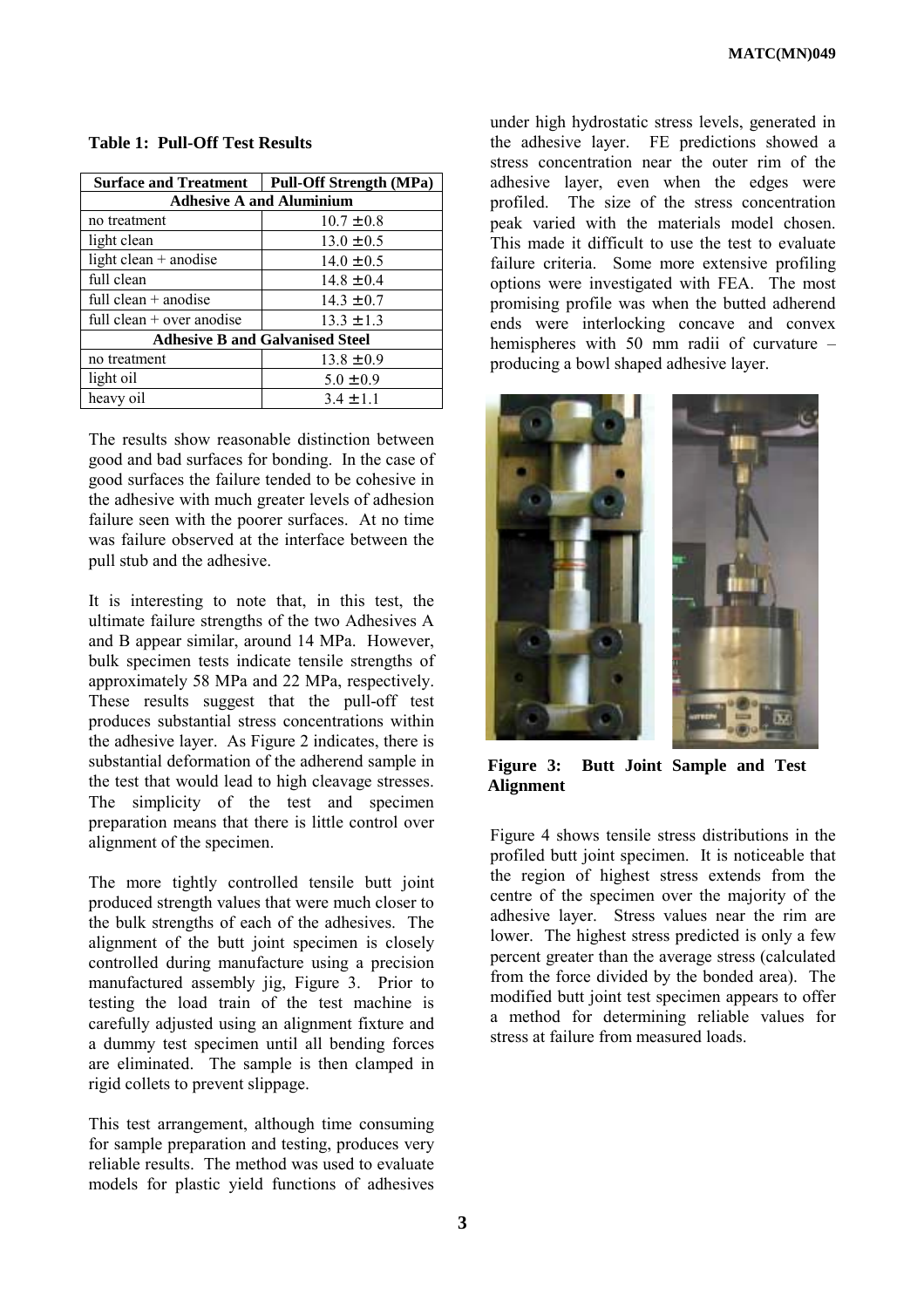

**Figure 4: Stress distribution in modified butt joint**

Test data for this modified specimen bonded with Adhesive A are shown together with data for unmodified specimens in Figure 5. There is little difference between the maximum levels of load achieved in each type of specimen as the maximum load is limited by the plastic yield of this tough adhesive. Average failure stresses determined by this test were 53 MPa and 28 MPa for Adhesive A and Adhesive B, respectively, close to the bulk tensile strengths.



**Figure 5: Butt joint test results**

#### **Tensile Pull Out Test**

In composites technology the adhesion of the fibres to the resin is a key determinant of the strength of the system. Tests were developed to assess this adhesion from the force required to pull embedded fibres from the resin. Analytical routines, based on elastic shear lag analyses, were developed to calculate stresses along the interfaces [3].

At first glance, this test seems promising for adhesives. The specimen is relatively easy to prepare and testing is straightforward with a simple fixture. The largest stresses are at the interface, biasing the test towards interfacial failure and this point is easily identified from the sharp fall in load.

The adherend samples must be thin, as a sufficient thickness of adhesive is required around the embedded sample. As the thickness of the adhesive increases, preparation of the adhesive block becomes more difficult. A sample suitable for adherends up to 2 mm thick is shown in Figure 6.



**Figure 6: Pull-out specimen**

Specimens were prepared from different 1 mm thick shim material (including steel, aluminium and brass) and the two epoxy adhesives. Both of these adhesives bond well to the metals and in tests with an original embedded length of 15 mm many of the adherends broke before adhesion failure occurred. Therefore, test specimens were prepared with shorter embedded lengths (typically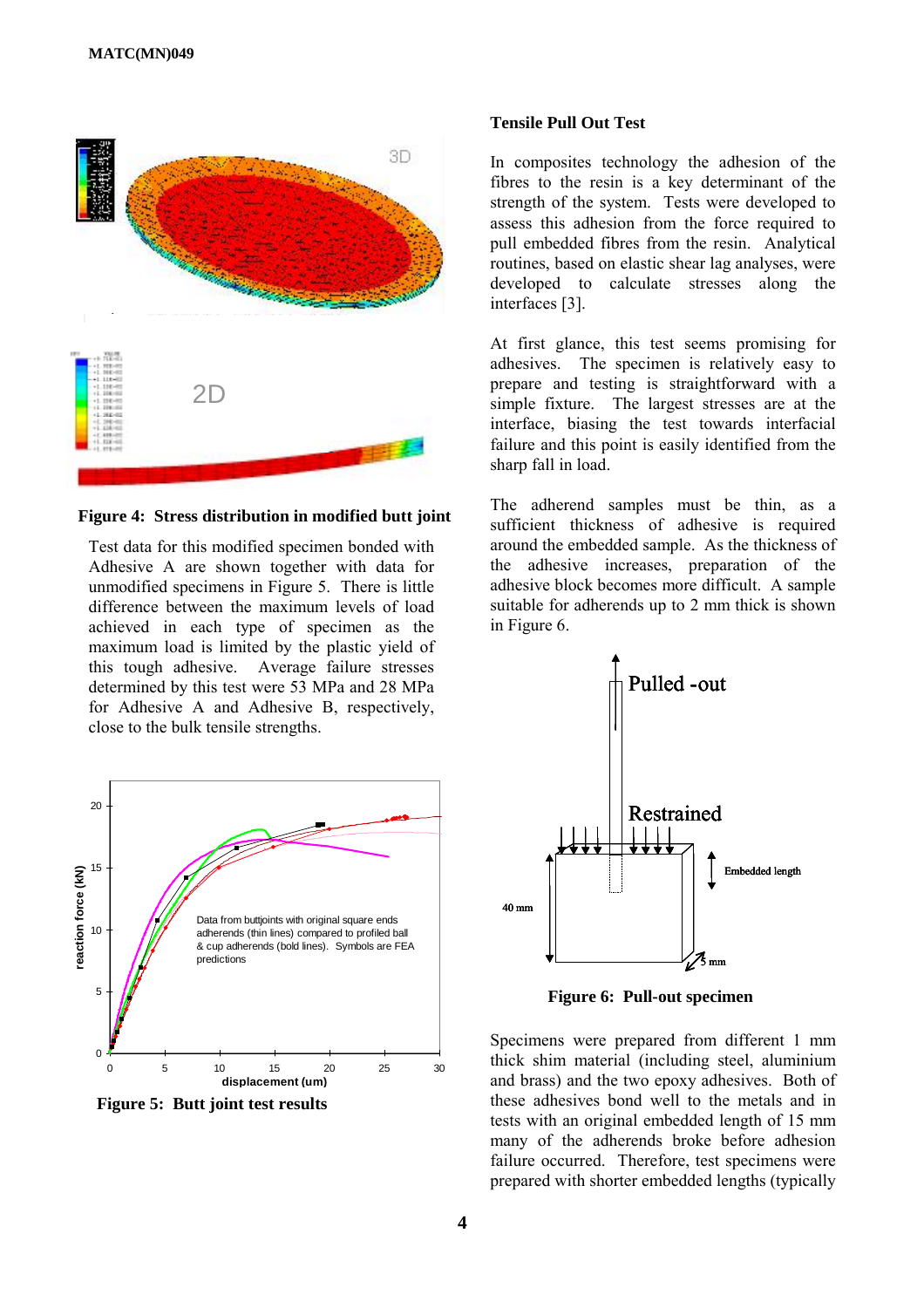3 or 5 mm) to reduce tensile forces on the adherend. These shorter lengths increase relative uncertainties in the result. In general there is a fairly high degree of scatter in pull out test results.

Figure 7 shows a typical result for Adhesive A. It is obvious that the force-extension response is dominated by the shim although the failure of the interface is clear from the dramatic drop in load. The results show that the behaviour of the adherend is clearly inelastic at the point of interface failure.



**Figure 7: Pull-out test result**

Shear lag calculations of interfacial shear stress (IFSS) values were made using the following formula:

$$
\tau_{i} = n \frac{F}{wh} \frac{\cosh[n (L_{e} - x)/r]}{2 \sinh(nL_{e}/r)},
$$

$$
n^{2} = \frac{E_{a}}{E_{s} (1 + v_{a}) ln\left(\frac{R}{r}\right)}
$$

where  $L_e$  is embedded length, E tensile modulus, ν Poissonís ratio, x distance along shim, w the shim width and h the shim thickness. R and r are equivalent radius values for the matrix and shim respectively. The subscripts s and a represent shim and adhesive, respectively.



**Figure 8: IFSS values calculated for different embedded lengths** 

Although the inelastic behaviour of the shim likely invalidates the elastic assumptions of the model, stress calculations were made for various embedded lengths of 5x1 mm cross-section mild steel adherends in Adhesive A. The average loads at failure for 5, 10 and 15 mm embedded lengths were 1726, 1767 and 1856 N respectively – far from proportionate to the embedded length as would be expected if average shear stress was the failure criteria. The IFSS values calculated at the failure loads are shown in Figure 8.



**Figure 9: Shear stress in pull-out specimen**

Quite clearly, shear stress at the interface does not seem to correlate with failure. An FE prediction of stress, such as Figure 9, shows intense stress concentrations near the exit point of the shim. Stress near the exit of the adherend is approximately three times the stress along the centre of the adherend, a higher concentration factor than predicted analytically.

Adhesive B specimens were tested with two different cure conditions - with only a room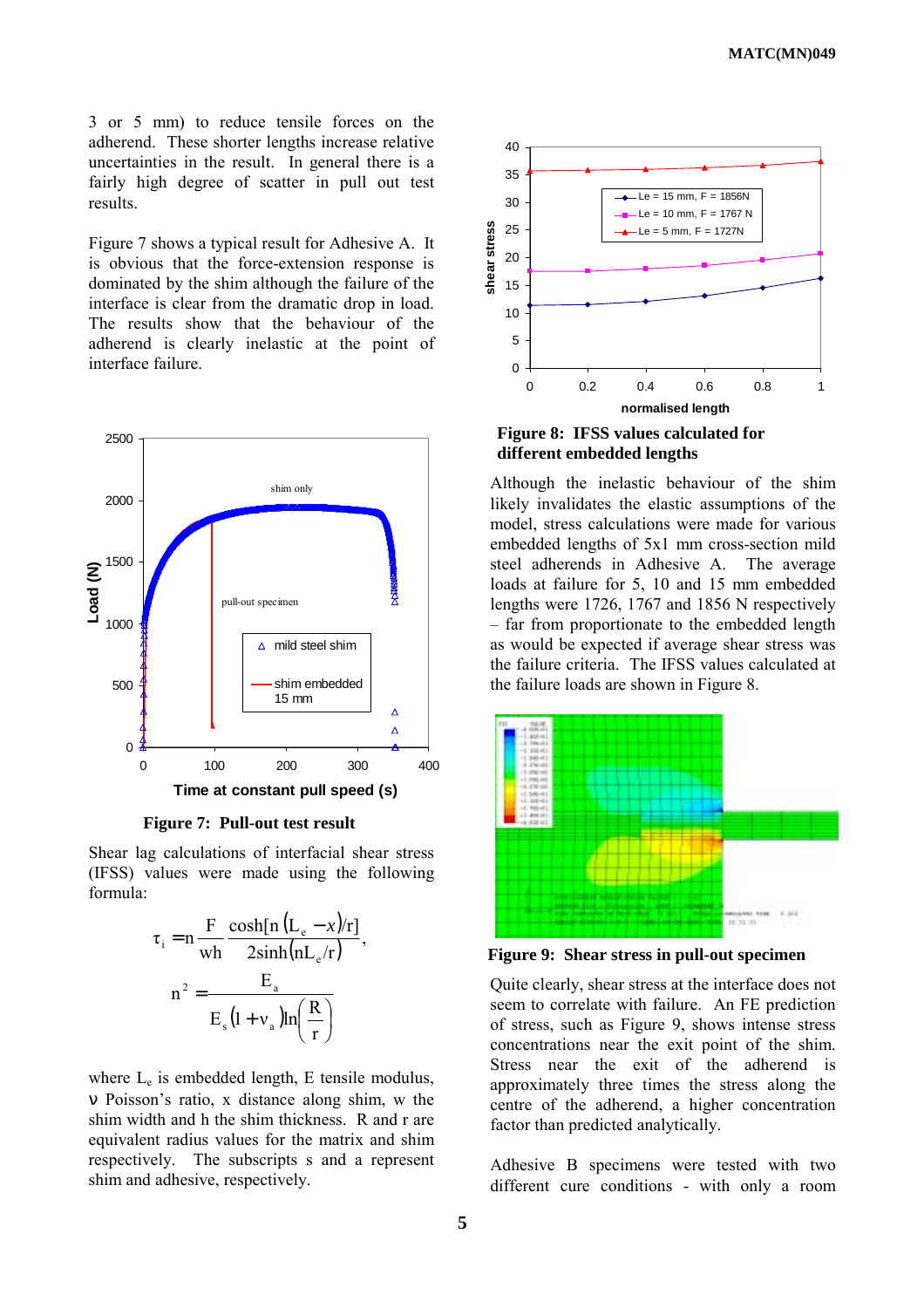temperature cure or after a high temperature postcure. The results indicated a dramatic increase in adhesion strength following post-cure. The postcured specimens were so well bonded that the samples failed either in the adherend or in the adhesive block below the end of the shim.

The extensive inelastic deformation of the adherend and the resulting complexity of the interfacial stress distribution lead to problems in the interpretation of results from this test.

## **Adhesion by Three Point Bend**

Bend tests are common techniques for assessing adhesion of coatings and paints to surfaces. The four-point bend test is often used for thin, brittle coatings. Failure of coatings can be detected by visual inspection or acoustic emission. There is a three-point bend test for adhesives ISO 14679 [4].



**Figure 10: 3 Point Bend Test**

ISO 14679 samples were prepared by applying a  $25$  mm by  $5$  mm by  $3.8$  mm thick 'rib' of adhesive to the underside of a thin rectangular adherend (50 mm by 10 mm). Moulds prepared from silicone rubber enable control of the position and shape of the rib. The samples are then cured according to normal cure schedules. It may not be possible to test all types of adhesives using this method, as the adhesive layer in this test is relatively thick. It is virtually impossible to make representative samples this thick with certain types of adhesive, for example anaerobics. Furthermore, if the adhesive cures rapidly large temperature rises may occur in the sample, damaging the material.

The samples are tested in a standard three point bend arrangement with supporting rollers at a 33 mm separation, as shown in Figure 10. The crosshead is driven at a constant speed and the test concludes when failure occurs. The adhesive rib imparts considerable stiffening to the beam and a rapid drop in load accompanies the start of failure in the adhesive layer. The technique is suitable for mass screenings as tests can be performed very rapidly. The 'open' nature of the adhesive block provides the potential for accelerated ageing of the interface in chemical environments.

Acoustic emission techniques were used in an attempt to identify the point of first failure. However, the signal picked up noise from the friction between the supports and the sample that made identification of the point of failure difficult. What measurements were made tended to confirm that the drop in load coincides with the initiation of a crack.

Analytical calculations [5] have been developed for the shear stress  $\tau$  at the interface based on the bending moments and elastic properties of the beam and rib.

$$
\tau = \frac{FE_2b(h - h_1)}{2b_1(G_2 - \frac{G_1^2}{G_0})} \left[ \frac{h + h_1}{2} - \frac{G_1}{G_0} \right]
$$
  
\n
$$
G_0 = E_1b_1h_1 + E_2b(h - h_1)
$$
  
\n
$$
G_1 = \frac{E_1b_1h_1^2}{2} + \frac{E_2b(h^2 - h_1^2)}{2}
$$
  
\n
$$
G_2 = \frac{E_1b_1h_1^3}{3} + \frac{E_2b(h^3 - h_1^3)}{3}
$$

The subscripts 1 and 2 refer to the rib and adherend, respectively. F is the force, b width, h depth and E is tensile modulus. This formulation predicts shear stress at the interface in the centre of the beam. This seems unrealistic, as stress is likely to vary along the x-direction (defined in Figure 10).

The test was used to evaluate bonding between the adhesives and the six aluminium surface treatments described earlier. The post cured Adhesive B proved to be too flexible and too well bonded to initiate failure at the interface  $-$  failure occurred at the centre of the adhesive rib, on the underside. For the Adhesive A and room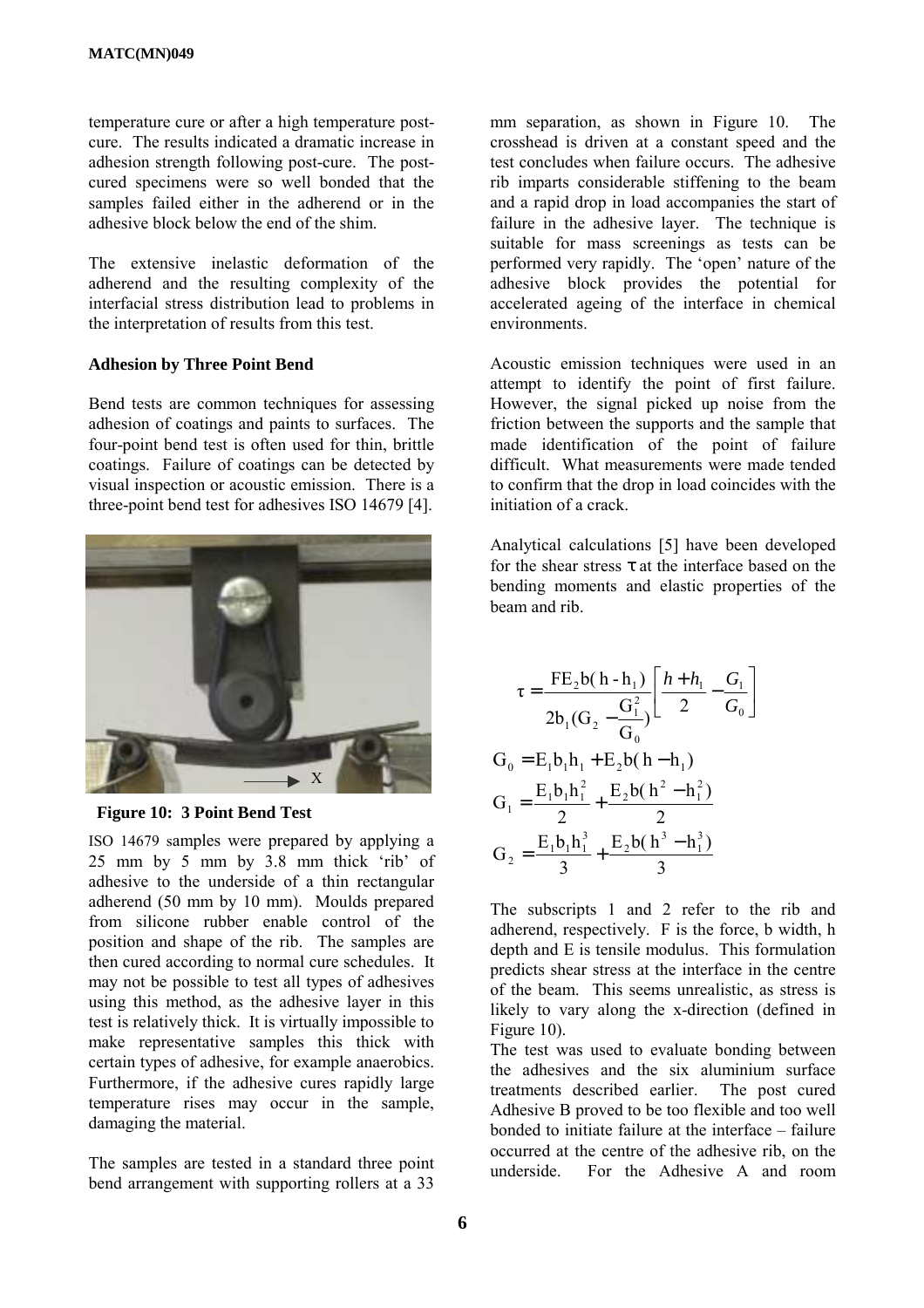

**Figure 11: 3 Point bend results for Adhesive A-aluminium samples**

temperature cured Adhesive B failure occurred, as desired, at the end of the rib at the interface between the beam and the rib.

A modification to the test, bonding a stiffener strip to the outer edge of the adhesive rib was considered in order to increase the peel stresses at the end on the rib and thus bias failure towards the interface. A series of tests were performed using a 2.9 mm thick rib of Adhesive B and a 0.9 mm thick steel stiffener. Failure was observed to initiate at the aluminium- rib interface as desired. The calculation for shear stress was modified to account for the presence of the stiffener.



**Figure 12: Shear stress distribution in the adhesive rib. The top of the rib is at the interface between the adhesive and the adherend.**

Results for basic 3-point bend tests on the Adhesive A bonded to aluminium adherends are shown in Figure 11. Comparison with the results for the substrate only shows the stiffening effect of the adhesive rib. The shear stresses at failure that were calculated for various test systems are shown in Table 2. The mean failure stress values, around 5 MPa for Adhesive A and 8 MPa for Adhesive B, seem low. Finite element predictions were made for the test systems and the predicted force-extension curve shown in Figure 11 (symbols) is in good agreement with the experimental measurements.

The FE predicted shear stress distribution in the Adhesive A specimen near failure is shown in Figure 12. The maximum stress at the interface was 27 MPa, far greater than the analytical value. The minimum interface stress is approximately 5 MPa at the centre of the rib, consistent with the analytical formulation. The modified, stiffened specimen shows less of a variation in shear stress along the interface but peel stresses are increased substantially. The test results show similar patterns to the pull-off test results  $-$  i.e. able to distinguish poor surfaces from good surfaces but not differences between the good surfaces.

| <b>Surface</b>                                    | <b>Shear Stress (MPa)</b> |
|---------------------------------------------------|---------------------------|
| <b>Adhesive A and Aluminium</b>                   |                           |
| no treatment                                      | $4.3 \pm 0.4$             |
| light clean                                       | $4.9 \pm 0.6$             |
| light clean $+$ anodise                           | $4.9 \pm 1.0$             |
| full clean                                        | $5.8 \pm 0.4$             |
| full clean $+$ anodise                            | $5.3 \pm 0.4$             |
| full clean $+$ over anodise                       | $4.8 \pm 0.8$             |
| <b>Adhesive B and Aluminium (+ backing strip)</b> |                           |
| no treatment                                      | $6.5 \pm 0.3$             |
| light clean                                       | $7.7 \pm 0.3$             |
| light clean $+$ anodise                           | $7.5 \pm 1.2$             |
| full clean                                        | $8.1 \pm 0.4$             |
| full clean $+$ anodise                            | $8.0 \pm 0.3$             |
| full clean $+$ over anodise                       | $8.4 \pm 0.1$             |

## **Table 2: Bend Test Results**